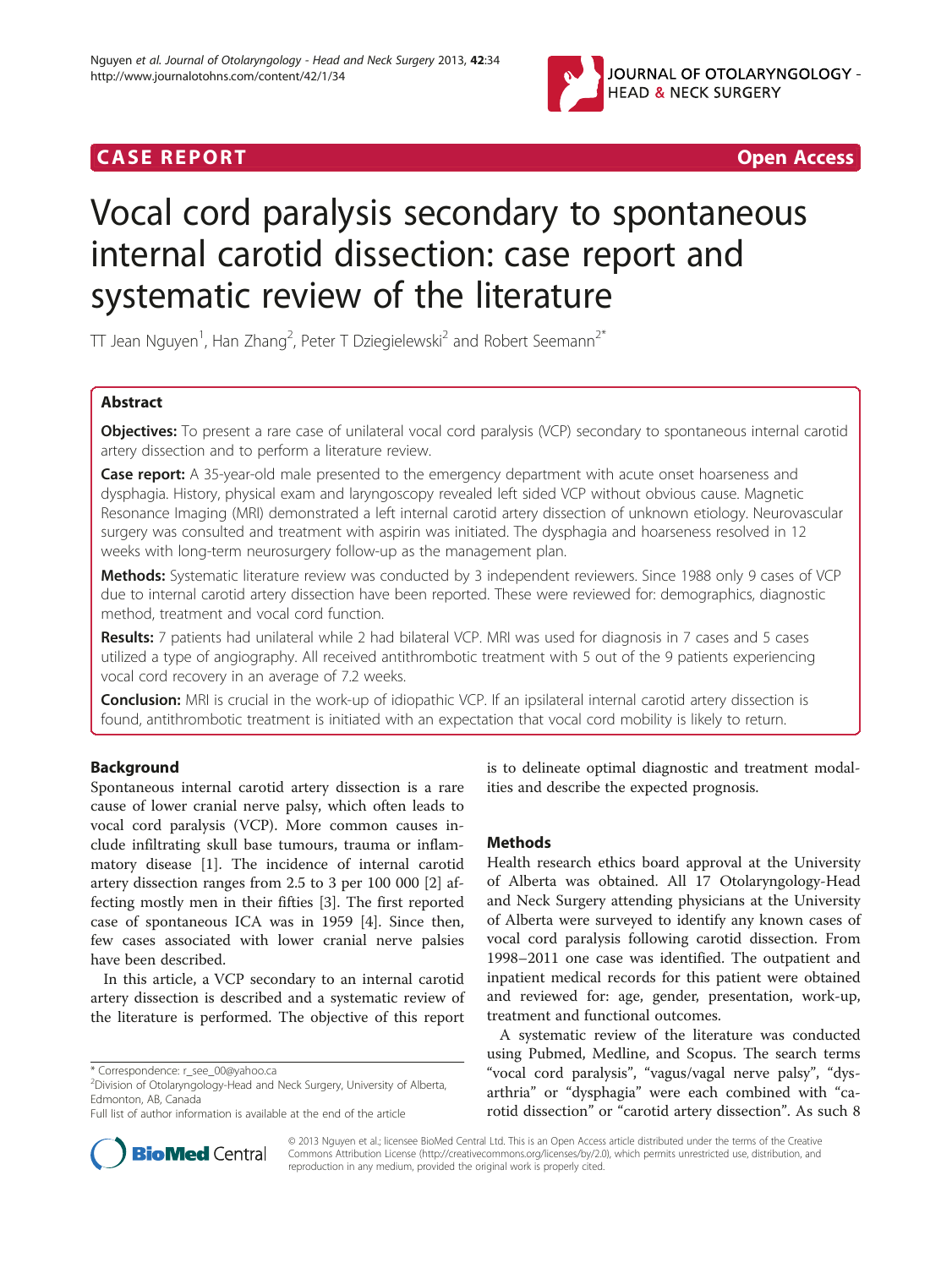search strategies were formed. 3 independent reviewers employed these strategies to identify all known cases of vocal cord paralysis following carotid dissection in the English literature. All relevant abstracts were reviewed and potentially pertinent articles were thoroughly examined. Any relevant papers referenced in these articles were also reviewed.

# Case presentation

A 35 year old male presented to the emergency room at the University of Alberta Hospital with a three week history of progressive dysphagia and hoarseness. The patient denied any other upper aerodigestive tract symptoms. He had a long term history of epilepsy but was symptom free for ten years after long term treatment with valproic acid. There was no history of trauma or surgery. Complete head and neck examination including flexible nasopharyngoscopy was unremarkable except for a paralyzed left vocal cord in the paramedian position. CBC-D, electrolytes, urea, creatinine, TSH, CK, ALT, ALP, ESR, CRP, C- and P-ANCA were all found to be within normal range. Computerized tomography scanning (CT) of the neck was also performed; however, no pathology to account for the VCP was identified. Thus, the patient was diagnosed with idiopathic VCP.

Otolaryngologic follow-up one week later showed persistence of the VCP, which warranted further imaging. A magnetic resonance imaging scan (MRI) of the brain, neck and chest was performed to trace the path of the vagus and recurrent laryngeal nerves bilaterally as well as to rule out the possibility of multiple sclerosis or amyotrophic lateral sclerosis. The detailed images revealed a non-occlusive dissection of the cervical portion of the left internal carotid artery, extending into the petrous segment (Figure 1). Additionally, CT angiography showed a left vertebral artery dissection at the C4 and C5 transverse foramina (Figure 2) along with a saccularlike aneurysm arising from the distal cervical internal carotid artery.

The patient was then referred to a neurovascular surgeon for the internal carotid artery dissection and a speech language pathologist for his dysphagia. He was started on 81mg of aspirin daily and within 3 weeks his dysphagia and dysphonia had resolved. At 3 months follow-up he was found to have bilateral full vocal cord mobility. At the recommendation of the neurovascular surgeon he will be treated with long term low dose aspirin and close follow-up.

#### Results

Literature review identified 32 potential cases within 32 papers since 1988. Of those, 9 cases of VCP secondary to carotid dissection were found in 9 papers. Table [1](#page-2-0) demonstrates the case specifics. The average age of the



Figure 1 T2-weighted MRI showing a left sided non-occlusive dissection extending to the level of the petrous segment (arrow).



Figure 2 CT angiography showing a left vertebral artery dissection located at the C4 and C5 transverse foramina (arrow).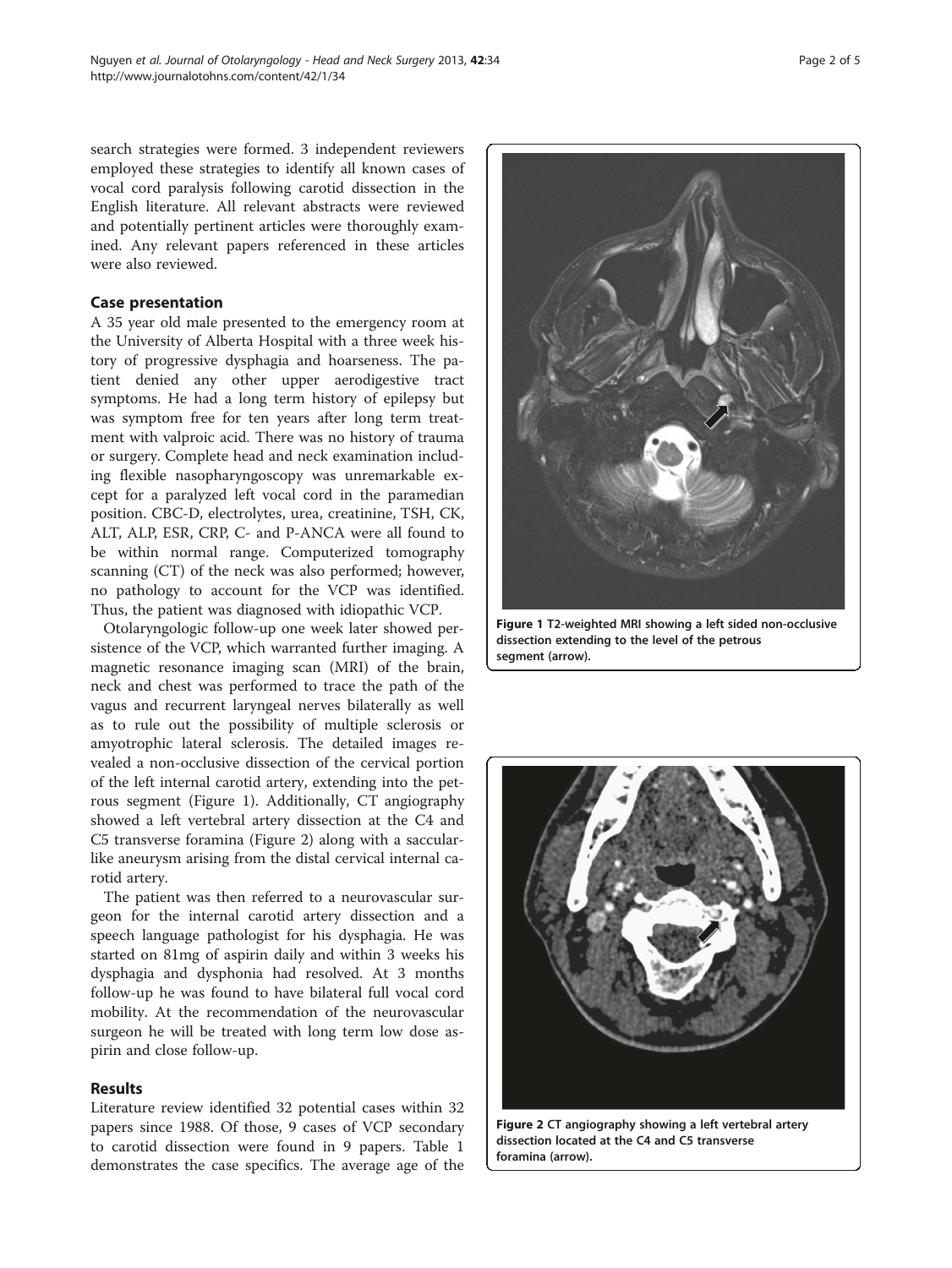نغ<br>4

| <b>Articles</b>                                                                                                                        | Author                 | Age | Sex | Side of<br>CAD | Side of<br><b>VCP</b> | <b>Diagnosis</b>                 | <b>Treatment</b>                  | Time to recovery of<br>vocal cord function |
|----------------------------------------------------------------------------------------------------------------------------------------|------------------------|-----|-----|----------------|-----------------------|----------------------------------|-----------------------------------|--------------------------------------------|
| Vocal Cord Paralysis due to<br>Spontaneous Internal Carotid<br><b>Dissection</b>                                                       | Nguyen, T. [2011]      | 35  | M   | Left           | Left                  | <b>CTA</b><br><b>MRI</b>         | ASA                               | 12 weeks                                   |
| Tenth and Twelfth Nerve Palsies in<br>a Patient with Internal Carotid<br>Artery Dissection Mistaken for<br><b>Cervical Mass Lesion</b> | Arnoldner, C. [2010]   | 52  | M   | Left           | Left                  | <b>CTA</b><br><b>MRI</b>         | Phen-procoumon                    | 4 weeks                                    |
| <b>Unusual Manifestations of Bilateral</b><br>Carotid Artery Dissection: Dysphagia<br>and Hoarseness                                   | Isildak, H. [2010]     | 40  | M   | Bilate-ral     | Left                  | <b>CTA</b><br><b>MRI</b>         | Anticoagulants<br>(Not specified) | N/A                                        |
| A carotid artery dissection presenting<br>with dysphagia due to a dilation<br>of upper oesophagus                                      | Vaes, M. [2007]        | 57  | M   | Left           | Left                  | <b>MRA</b><br>Doppler U/S        | Heparin<br>Comuadin               | N/A                                        |
| "Spontaneous" Internal Carotid<br><b>Artery Dissection Following Cough</b><br>Induced by ACE Inhibitor Therapy                         | Simionescu [2004]      | 64  | M   | Right          | Right                 | Catheter cerebral<br>angiography | ASA                               | 12 weeks                                   |
| <b>Vocal Cord Palsy Resulting From</b><br><b>Spontaneous Carotid Dissection</b>                                                        | Wessels, T. [2003]     | 43  | M   | Right          | Right                 | <b>MRI</b>                       | Heparin IV<br>Warfarin            | N/A                                        |
| Spontaneous internal carotid artery<br>dissection with isolated vagus<br>nerve deficit                                                 | Moussouttas, M. [1998] | 40  | M   | Right          | Right                 | <b>MRI</b>                       | N/A                               | N/A                                        |
| <b>Isolated Vagal Nerve Palsy Associated</b><br>with a Dissection of the Extracranial<br><b>Internal Carotid Artery</b>                | Nusbaum, A. [1998]     | 40  | M   | Right          | Right                 | <b>MRI</b>                       | Heparin IV<br>Warfarin            | 6 weeks                                    |
| <b>Lower Cranial Nerve Palsies Due to</b><br><b>Internal Carotid Dissection</b>                                                        | Waespe, W. [1988]      | 41  | M   | Bilateral      | Left                  | <b>MRI</b>                       | Surgical aneurysm<br>obliteration | 2 weeks                                    |

# <span id="page-2-0"></span>Table 1 Cases of vocal cord paralysis secondary to spontaneous carotid dissection

Abbreviations: M, male; CAD, carotid artery dissection; VCP, vocal cord paralysis; MRA; Magnetic resonance angiography; MRI, Magnetic resonance imaging; CT scan, computed tomography scan; CTA, computed tomography angiography; U/S, Ultrasound; Dx, Method of diagnosis; Tx, Treatment; N/A, not available.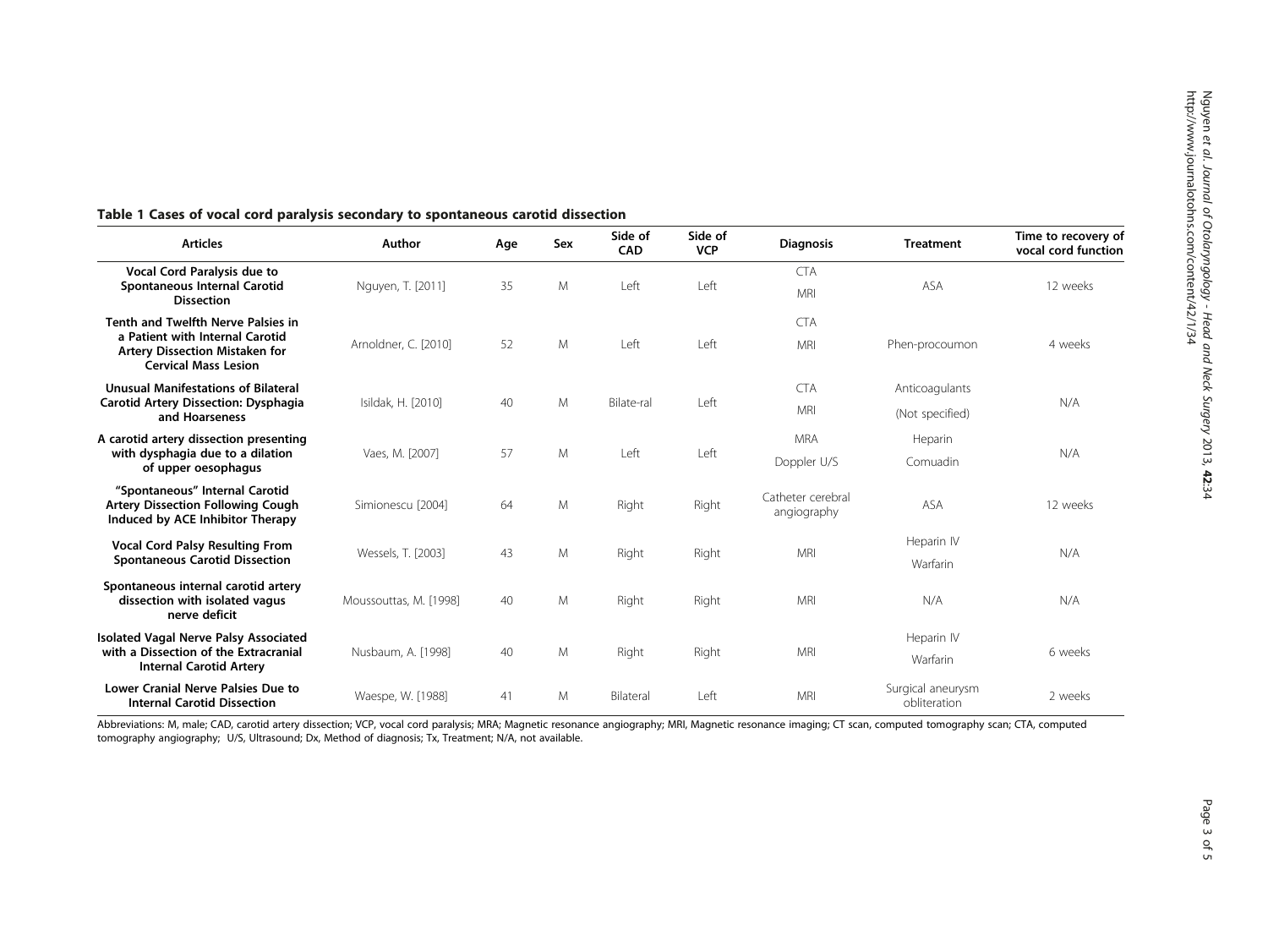patients was 47.1 years with all the patients being male. All of the patients had at least a unilateral carotid artery dissection, while 2 patients had a bilateral carotid artery dissection.

The diagnosis of internal carotid artery dissection was made using MRI in all of the cases. CT angiography was used as part of the diagnosis in 3 of the 9 cases. All patients were treated with antithrombotic therapy except for the cases described by Waespe [\[5](#page-4-0)] and Moussoutas [[6\]](#page-4-0). Surgical aneurysm obliteration was the treatment of choice in Waespe's case due to progressive symptoms that failed to respond to medical therapy after one month. 5 of the 9 cases reported resolution of the vocal cord paralysis with an average recovery time of 7.2 weeks.

# Discussion

VCP is a rare manifestation of ICA dissection and is found in 16% of cases [[7\]](#page-4-0). The most common etiologies of VCP are extralaryngeal tumours, surgical insult, and external trauma [[8\]](#page-4-0). ICA dissections are usually secondary to trauma and congenital connective tissue defects. Cystic medial necrosis, fibromuscular dysplasia, type IV Ehlers-Danlos syndrome, Marfan syndrome, ICA redundancy, idiopathic regressing arteriopathy, hypertension, and α1-antitrypsin deficiency have also been found to be causes of ICA dissection [\[3,9](#page-4-0)-[11\]](#page-4-0). The average age of onset in these patients is 45 years old and it more commonly affects men in a ratio of 3:2 [\[12](#page-4-0)]. Typically patients present with pain, headache, Horner's syndrome, lower cranial nerve palsies, and cerebral or ocular transient ischemic attacks or strokes [[13](#page-4-0)]. The proximity of the cranial nerve to the ICA is usually the cause of the symptoms via mass effect [\[8](#page-4-0)]. While initial presentation is often fairly benign, embolic strokes [[14\]](#page-4-0), cervical aneurysm [\[15](#page-4-0)] and transient ischemic attacks [\[16\]](#page-4-0) are complications that may occur.

MRI is typically the initial modality used to diagnose the dissection, while angiography is the imaging method used to better characterize and localize the pathology [[15\]](#page-4-0). On CT scanning; large ICA dissections may be heralded by areas of hypodensity. MRI typically shows findings of hyperintensity on T1 and T2 signals or an outline of an intramural hematoma [\[15\]](#page-4-0). Medical management, specifically in the form of antithrombotic treatment using aspirin, or warfarin is the treatment of choice for ICA dissections [\[17](#page-4-0)]. The rationale for treatment is that infarcts secondary to ICA dissections are thromboembolic rather than hemodynamic. While antithrombotic therapy doesn't offer resolution of the dissection, it does allow for a high rate of recanalization of the artery within the first 2–3 months and for the prevention of ischemic complications [[17](#page-4-0)].

Definitive ICA dissection treatments include balloon angioplasty, distal thrombectomy, ligation of the distal

carotid artery, and external – internal carotid bypass [[18,19\]](#page-4-0). These options are typically recommended for patients who present with recurrent ischemic symptoms and who are not responsive to conservative therapy [\[20](#page-4-0)]. However, such invasive measures can be complicated by the development of cerebral ischemia, intracranial aneurysms or cranial neuropathies [[19,21](#page-4-0),[22](#page-4-0)]. Long-term follow-up is often warranted in these patients and is best left to a neurovascular surgeon.

Prognosis of ICA dissection is encouraging. In 23% to 85% of the cases, recovery is either fully or nearly fully attained [[21,22\]](#page-4-0). Mokri compared different treatments for ICA dissection on 36 patients regrouping antiplatelet therapy (ASA or ASA with dipyridamole), anticoagulant therapy, superficial temporal-middle cerebral artery bypass and no treatment. Antiplatelet therapy for those patients lasted 3–5 months. Close follow-up for 34 months revealed that no patients experienced recurrent ischemic symptoms after cessation of the antiplatelet medication. All patients except 2 had complete resolution of their symptoms which coincides with our own experience in terms of treatment and recovery.

# Conclusion

Although rare, ICA dissection should be considered in the differential diagnosis of potentially idiopathic VCP. Diagnosis is best made with MRI and the extent of dissection is assessed with CT angiography. Patients without recurrent ischemia are best managed with conservative anticoagulation, which often needs be no more than a daily low dose of aspirin. Long term followup suggests that VCP after ICA dissection recovers on average within 7.2 weeks.

### Ethics approval

This study was approved by the University of Alberta's Health Research Ethics Board.

### Consent

Written informed consent was obtained from the patient for publication of this report and any accompanying images.

NB: The corresponding author has full access to the data in this study and takes responsibility for the integrity of the data and accuracy of the data analysis.

#### Competing interests

The authors' declared that they have no competing interests.

#### Authors' contributions

TN was responsible for study design, obtaining the figures, and drafting the manuscript. HZ was responsible for study design, data calculation, and drafting the manuscript. PD was responsible for study design and drafting the manuscript. RS was the principal investigator for this study. All authors read and approved the final manuscript.